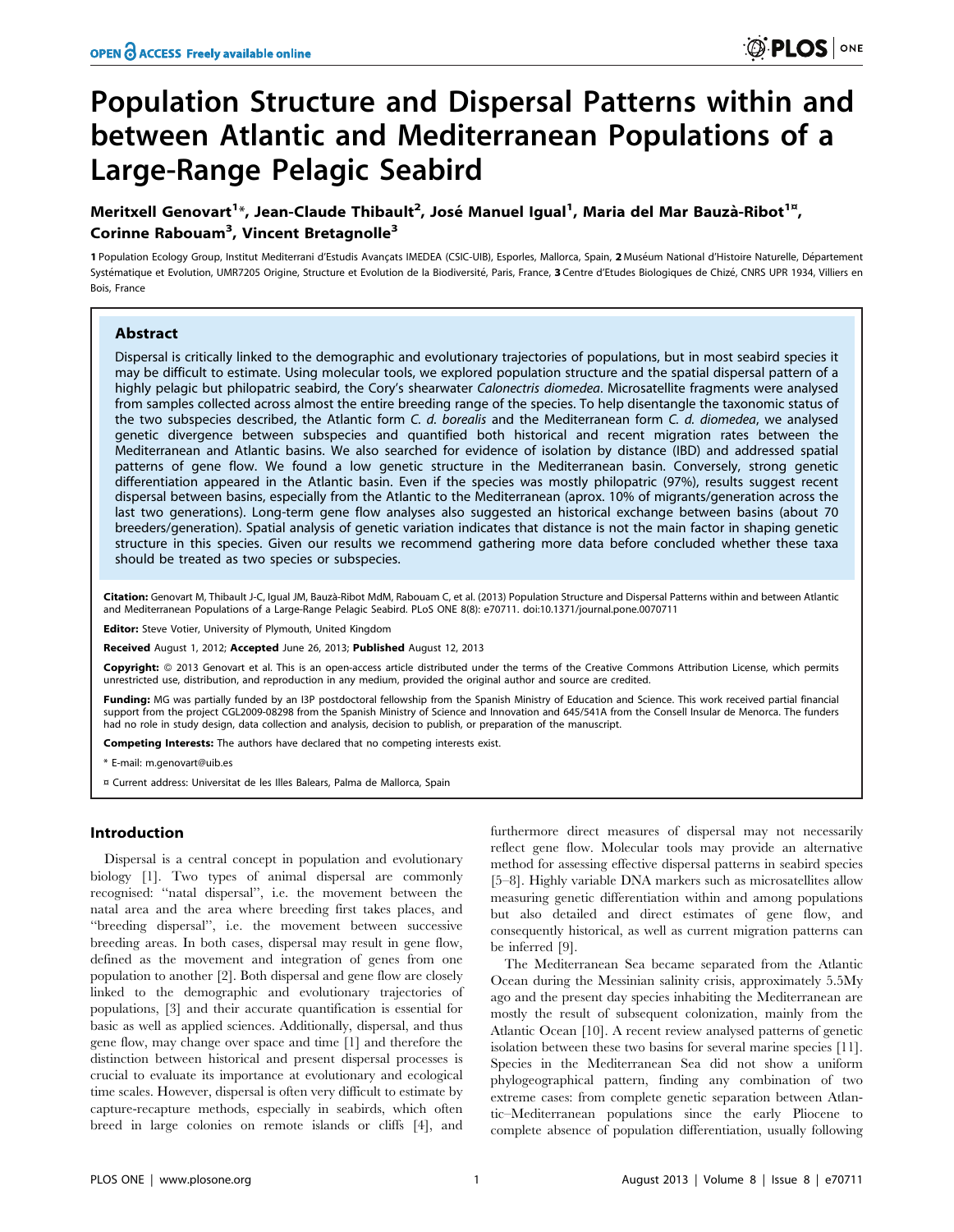late Pleistocene recolonization. Unfortunately marine birds were not included in that study. Actually very few investigations were conducted on genetic variation in seabirds between Atlantic and Mediterranean populations, and with the exception of one study on yellow-legged gull Larus michahellis [12] that also included microsatellite analysis, they were all based on mtDNA ([13] working on storm-petrel Hydrobates pelagicus, and [14] on Cory's shearwater).

In this study we investigate patterns of genetic variation at nuclear loci in a large-range pelagic seabird, the Cory's shearwater Calonectris diomedea throughout its breeding range. In particular we investigate differences between the two described taxa, the larger one breeding in the Atlantic (mean mass 790 g.) and the smaller one, breeding on the Mediterranean islands (mean mass 650) [15]. Previous genetic studies on this species complex used blood proteins [16], DNA fingerprinting [17,18] and mtDNA [14,19]. The demography of Cory's shearwater has been extensively studied at local level through ringing history, without considering dispersal processes between colonies and populations (see [20] for a review, [21–23]) but occasionally reporting observations of birds ringed at other colonies. The results of previous genetic and demographic studies are contradictory: i) both ringing studies and genetic analyses revealed a strong philopatric behaviour in this species, with short-distance dispersal occurring mainly between sub-colonies within local populations [24–26]; ii) using mtDNA, Mediterranean and Atlantic populations are genetically distinct, with long-time geographic isolation and gene flow barriers since the mid Pleistocene [14,19], but iii) ringing studies over the last 25 years revealed numerous exchanges of individuals (either immatures and adults) between Mediterranean and Atlantic populations, some of them with documented successful breeding in the new colony [14,27–31]. However, the demographic importance of these exchanges is difficult to evaluate due to the difficulty in detecting dispersal events because only a very small proportion of birds are ringed and in a limited number of colonies.

The aim of this study is to explore population structure and the spatial dispersal pattern in the Cory's shearwater and to infer short and long term dispersal between the two ocean basins. For that purpose, we genetically analyse the largest and most comprehensive data set so far used in this species, i.e. 387 individuals sampled from 27 breeding colonies from most Mediterranean and some Macaronesian colonies.

#### Materials and Methods

#### Ethics Statement

All animals were handled in strict accordance with good animal practice as defined by the current European legislation, and all animal work was approved by the respective national and regional committees for scientific capture (Organismo Autónomo de Parques Nacionales (Spain), Ministerio de Medio Ambiente y Medio Rural (Spain), Govern Balear (Spain), Centre de Recherches par le Baguage des Populations d'Oiseaux, (France), Department of Environment (Greece) and Istituto Nazionale per la Fauna Selvatica (Italy)).

## Study species and sampling

Cory's shearwater is a pelagic seabird that breeds mainly on islands, throughout the Mediterranean Sea as well as the Atlantic Islands of Berlenga, Selvagens, Canaries, and Azores. New colonies have also been discovered recently along the coasts of Galicia [32] and Aquitaine, France [33]. Currently the taxonomy of Cory's shearwater is unclear. Cape Verde shearwater C. edwarsii (not considered here) appears to be distinct and is widely treated as a separate species [34]. The Mediterranean subspecies Calonectris diomedea diomedea shows some morphological, ecological, vocal and genetic differences from the north Atlantic subspecies C. d. borealis [14,19,20,35], prompting some authors to treat them as separate species [36]. Nevertheless the degree of overlap between diomedea and borealis and evidence of inter-colony movement from a small number of individuals indicates that the relationship between these taxa is unclear.

We visited 27 Cory's Shearwater breeding colonies throughout almost all of its breeding range in the Mediterranean and Atlantic regions (Figure 1) and took blood samples from 387 birds captured in colonies during the breeding period; most sampled birds were breeding adults but some chicks were also sampled. We did not sample chicks and adults from the same colony to avoid sampling related birds. A small blood sample (ca. 50  $\mu$ L) was taken from the femur vein of the bird, collected in a capillary tube and transferred to a tube with ethanol. All birds were released at the same place they were caught, no animals were sacrificed and no negative effects have ever been observed with this sampling protocol.

#### DNA extraction and amplification

Total DNA was isolated from blood samples by overnight incubation at  $55^{\circ}$ C in SET buffer with 30  $\mu$ l SDS 10% and 2.5 units/ml of proteinase K followed by a standard phenol/ chloroform protocol [37]. DNA was resuspended in TE buffer [41]. Microsatellite loci previously designed for the Balearic shearwater *Puffinus mauretanicus* [38] were used for genetic analysis. We were able to amplify nine microsatellites, of which six were polymorphic (see Table S1). Amplification reactions were performed in a total volume of 10  $\mu$ l with 0.4  $\mu$ M of each primer (fluorescence labelled with VIC, NED6, FAM, PET and FAM), 0.2 mM dNTP, 1x Taq buffer, 1 U of Taq DNA polymerase (Bioline),  $2-3$  mM of  $MgCl<sub>2</sub>$  (depending on the primer pair) and  $1-2$   $\mu$ l of template DNA. The thermocycling conditions were as follows:  $94^{\circ}$ C for 2 min, followed by 34 cycles of  $95^{\circ}$ C for 30 seconds,  $50^{\circ}C-60^{\circ}C$  for 30 seconds and  $72^{\circ}C$  for 30 seconds, with a final extension of  $72^{\circ}$ C for 5 min. Specific annealing temperatures and magnesium concentrations for each locus are shown in Table S1. We checked the amplification and purification results by loading  $1-2 \mu l$  of product in a 1.5% agarose gel. Reactions were loaded together and the length of the DNA fragments were analysed directly from PCR product using an ABI 3100 automated sequencer (Applied Biosystems, Warrington, UK) and the ABI software GeneMapper v. 3.7 and visually rechecked. Alleles were scored as PCR product size.

#### Genetic variability

For 24 breeding colonies (sample sizes  $\geq$ 9), we measured the mean number of alleles per locus, and the intrapopulation genetic diversity for each population was evaluated in terms of allelic richness as well as observed and unbiased expected heterozygosity [39] using the software Genetix v. 4.05 [40] and Fstat v. 2.9.3.2 [41]. With the software Genetix v. 4.05, we also calculated the indreding coefficient  $(F_{IS})$  and tested for deviations from the Hardy-Weinberg equilibrium. Using permutations  $(>1000)$  we tested for the occurrence of non-random associations of pairs of loci (i.e. linkage disequilibrium). A deficit in heterozygotes can be mimicked by null alleles; this was checked by assuming that some of the homozygotes were heterozygotes for the null allele and that individuals failing to amplify were homozygous for the null allele. Additionally with the software FreeNA [42] we computed a global FST using the ENA correction method and using the original data. The ENA correction method was found to efficiently correct for the positive bias induced by the presence of null alleles on  $F_{ST}$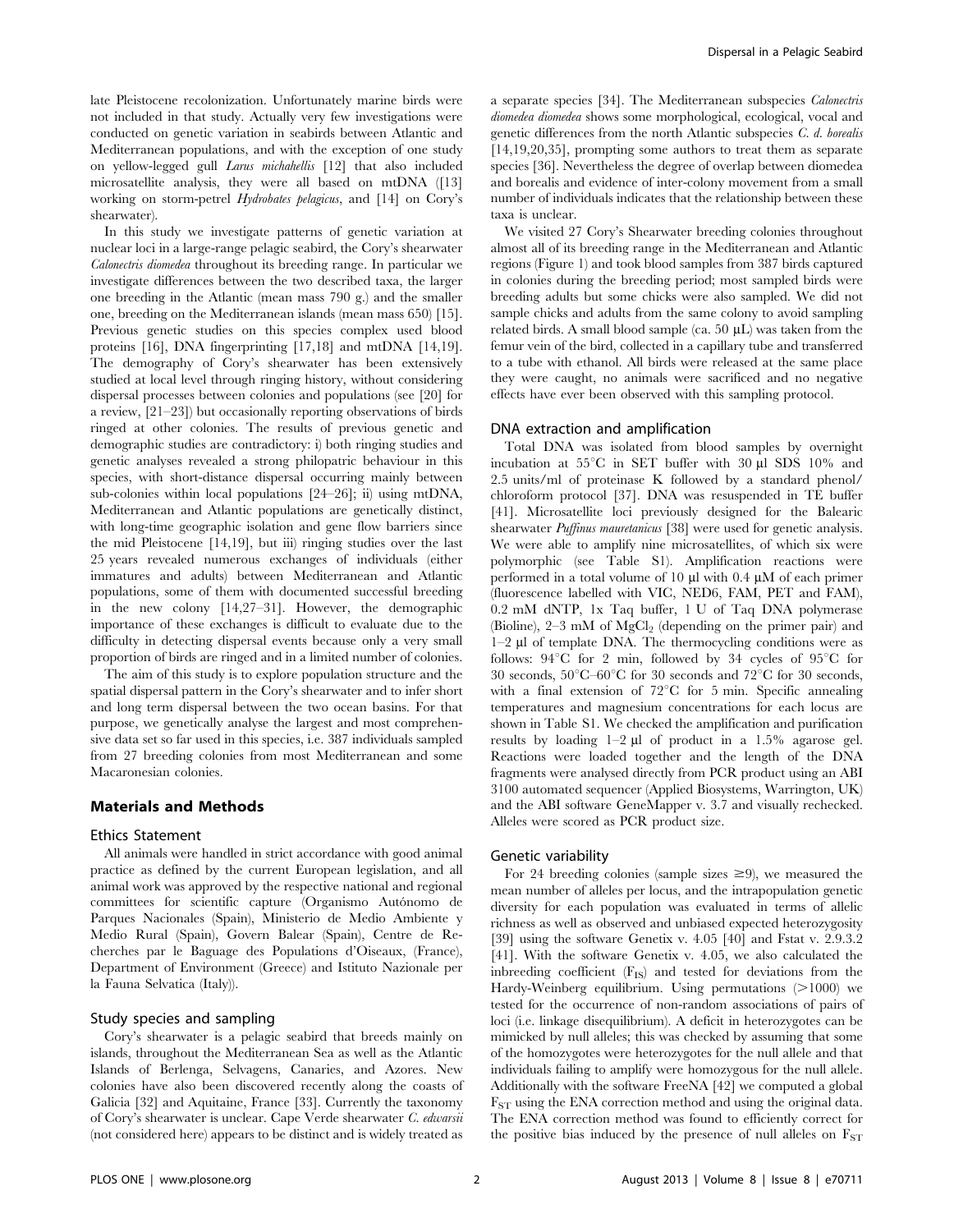

Figure 1. Location of sampled colonies of Cory's shearwater Calonectris diomedea. Colony abbreviations are, i) for Mediterranean colonies: Creta (Cre), Tremiti (Trem), Gozzo (Goz), Zembra (Zem), Galitte (Gal), Toro (Tor), Sparggiotto (Spa), Barretini (Barr), Carpa (Car), Santa Maria (StaM), Fazzio (Faz), Lavezzi (Lav), Gargallo (Gar), San Bainso (Bain), Vacca (Vac), Giraglia (Gir), Frioul (Fri), Menorca (Men), Cabrera-Na Foradada (For), Pantaleu (Pant), Columbretes (Col), Palomas (Pal), Chafarinas (Chaf), ii) and for Atlantic colonies: Berlenga (Berl), Canarias (Can), Selvagem (Selv) and Azores-Faiol (Fai).

doi:10.1371/journal.pone.0070711.g001

estimation and provide accurate estimation of  $F_{ST}$  in presence of null alleles [42].

#### Gene flow and genetic structure

To asses genetic differentiation we used F-statistics [43–45] and the test of differentiation implemented in Genepop [46]. We derived an F<sub>ST</sub> pairwise distance matrix between sampling localities [47] and estimated their significance levels using permutation tests  $(>1000$  times) with Arlequin v.3.1 [48]. To reduce the probability of Type I errors, we used Benjamini-Yekutieli corrections in tests involving multiple comparisons [49].

Population structure was further analysed using the Bayesian assignment method implemented in Structure v.2.3 [50]. This program assumes a model with a specific number of populations  $(K)$  and estimates the probability of the data  $(X)$  being associated to this specific number of populations (the log likelihood value Pr  $(X|K)$ . Estimation of K was based on Evanno's method [51]. However, we also used the log probability of the data given to discard  $K = 1$ , a possibility that cannot be a priori ruled out in our case, and which cannot be measured with Evanno's method. The admixture ancestry model was run with the assumption of correlated allele frequencies to improve the clustering of closely related populations [52]; we used the most recent version of this

program that allows weak population structure to be inferred with the assistance of sampling information [53], considering each colony as a different sampling location. To estimate the number of subpopulations (K), ten independent runs, for each value between  $K = 1$  to  $K = 15$  were carried out at  $1*10^6$  Markov Chain Monte Carlo (MCMC) repetitions and a burn-in period of 100,000 iterations. For visualising and compare different Structure results for different K values we used the software the Software Distruct 1.1 [54].

To reveal if there was a genetic structure within the data set we also conducted an analysis of molecular variance (AMOVA, [55]) with the program Arlequin v.3.1 [48] and to test for different partitioning of genetic variation in the species, a hierarchical analysis of molecular variance (AMOVA, [55]) based on the number of different alleles was performed with Arlequin v.3.1 [48]. Statistical significance was determined by  $>1000$  permutations of the genotypes. Taking into account previous results on genetic differentiation and population structure, we conducted four AMOVA analysis using different types of hierarchical groupings: a) two groups corresponding to the Atlantic and the Mediterranean colonies, b) three groups: one corresponding to the Mediterranean colonies and the other two to the Atlantic colonies (the Azores and Selvagem in one group, and Berlenga and the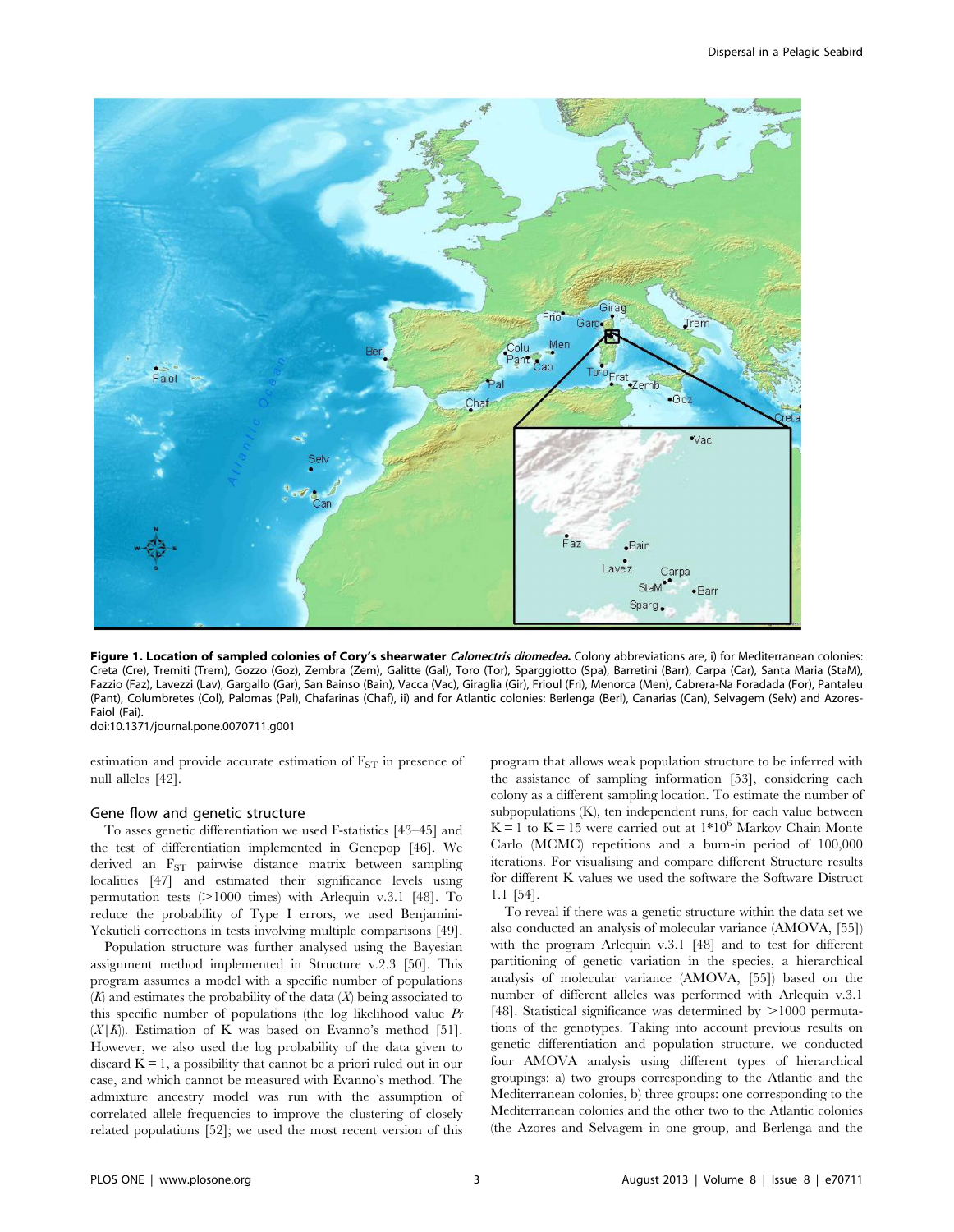Table 1. Sample sizes and genetic diversity descriptors, globally and at population level in colonies of Cory's shearwater.

| Colonies                  | N   | Р       | a         | A    | Ho<br>(SD)            | He<br>(SD)            | F <sub>is</sub> (IC95%)        |
|---------------------------|-----|---------|-----------|------|-----------------------|-----------------------|--------------------------------|
| Mediterranean             |     |         |           |      |                       |                       |                                |
| Creta (Grece)             | 20  |         | $6/6$ 4.2 | 2.74 | $0.39 + /$<br>$-0.23$ | $0.51 + /$<br>$-0.25$ | $0.23(0.06 - 0.34)$            |
| Tremiti (Adriatic)        | 15  | $6/6$ 4 |           | 2.69 | $0.27 + /$<br>$-0.19$ | $0.47 + /$<br>$-0.25$ | $0.43$ $(0.22 - 0.57)$         |
| Gozo (Malta)              | 20  |         | $6/6$ 4.5 | 2.83 | $0.37 + /$<br>$-0.27$ | $0.48 + /$<br>$-0.28$ | $0.23$ (0.02-0.37)             |
| Zembra (Tunisia)          | 6   |         |           |      |                       |                       |                                |
| Galitte (Tunisia)         | 10  | $5/5$ 4 |           | 2.55 | $0.34 + /$<br>$-0.22$ | $0.55 + /$<br>$-0.25$ | $0.39(0.1 - 0.51)$             |
| Toro (Sardinia)           | 6   |         |           |      |                       |                       |                                |
| Spargiotto<br>(Sardinia)  | 17  |         | $6/6$ 4.2 | 2.80 | $0.43 + /$<br>$-0.35$ | $0.50 + /$<br>$-0.29$ | $0.14 (-0.05 -$<br>0.25)       |
| Barrettini<br>(Sardinia)  | 17  |         | $6/6$ 4.3 | 2.58 | $0.41 + /$<br>$-0.29$ | $0.42 + /$<br>$-0.29$ | $0.02$ (-0.15-<br>0.12)        |
| Carpa (Sardinia)          | 20  | $6/6$ 4 |           | 2.91 | $0.46 + /$<br>$-0.24$ | $0.56 + /$<br>$-0.26$ | $0.19(0.001 -$<br>0.32)        |
| Sta. Maria<br>(Sardinia)  | 15  |         | $6/6$ 3.5 | 2.63 | $0.36 + /$<br>$-0.22$ | $0.49 + /$<br>$-0.24$ | $0.27(0.03 - 0.45)$            |
| Fazzio (Corsica)          | 10  | $4/3$ 4 |           | 2.78 | $0.37 + /$<br>$-0.21$ | $0.59 + /$<br>$-0.18$ | $0.38$ (-0.01-<br>0.60)        |
| Lavezzi (Corsica)         | 15  | $6/6$ 4 |           | 2.60 | $0.27 + /$<br>$-0.25$ | $0.41 + /$<br>$-0.32$ | $0.36$ (0.13-0.53)             |
| Gargalo (Corsica)         | 10  |         | $5/5$ 3.7 | 2.59 | $0.36 + /$<br>$-0.35$ | $0.40 + /$<br>$-0.31$ | $0.10 (-0.20 -$<br>0.25)       |
| San Bainso<br>(Corsica)   | 15  |         | $6/6$ 4.2 | 2.79 | $0.44 + /$<br>0.27    | $0.49 + /$<br>$-0.27$ | $0.16$ (-0.16-<br>0.26)        |
| Vacca (Corsica)           | 15  | 5/5     | 3.8       | 2.74 | $0.37 + /$<br>$-0.26$ | $0.48 + /$<br>$-0.29$ | $0.24$ (0.03-0.36)             |
| Giraglia (Corsica)        | 13  |         | $3/3$ 3.5 | 2.58 | $0.40 + /$<br>$-0.24$ | $0.47 + /$<br>$-0.24$ | $0.16$ (-0.11-<br>0.34)        |
| Frioul (Marseille)        | 5   |         |           |      |                       |                       |                                |
| Maó (Menorca)             | 25  |         | $4/4$ 4.7 | 2.79 | $0.32 + /$<br>$-0.25$ | $0.48 + /$<br>0.29    | $0.56$ $(0.35 - 0.71)$         |
| Na Foradada<br>(Cabrera)  | 15  | $5/5$ 4 |           | 2.87 | $0.28 + /$<br>$-0.22$ | $0.54 + /$<br>0.20    | $0.50(0.21 - 0.68)$            |
| Pantaleu<br>(Mallorca)    | 15  | 6/3     | 3.8       | 2.60 | $0.35 + /$<br>$-0.25$ | $0.46 + /$<br>0.21    | $0.25(0.04 - 0.32)$            |
| Columbretes<br>(Valencia) | 13  | $4/0$ 4 |           | 2.33 | $0.45 + /$<br>$-0.35$ | $0.57 + /$<br>0.280   | $0.24 (-0.05 -$<br><b>0.40</b> |
| Palomas<br>(Murcia)       | 21  |         | 6/6 3.7   | 2.20 | $0.26 + /$<br>$-0.21$ | $0.38 + /$<br>0.19    | $0.33$ (0.07-0.52)             |
| Chafarinas<br>(Alborán)   | 23  |         | $5/5$ 4.5 | 2.85 | $0.32 + /$<br>$-0.25$ | $0.50 + /$<br>$-0.25$ | $0.37(0.21 - 0.46)$            |
| Atlantic                  |     |         |           |      |                       |                       |                                |
| Berlenga                  | 15  |         | $6/6$ 3.6 | 2.37 | $0.18 + /$<br>$-0.20$ | $0.35 + /$<br>0.29    | $0.50(0.23 - 0.69)$            |
| Canarias                  | 20  |         | $6/6$ 4.3 | 2.55 | $0.31 + /$<br>$-0.30$ | $0.41 + /$<br>0.28    | $0.26$ (0.09-0.37)             |
| Selvagem                  | 15  |         | $5/3$ 4.8 | 2.53 | $0.33 + /$<br>$-0.21$ | $0.45 + /$<br>$-0.29$ | $0.28$ (0.001-<br>0.47)        |
| Faiol (Azores)            | 9   |         | $4/3$ 3.5 | 2.27 | $0.24 + /$<br>$-0.30$ | $0.53 + /$<br>$-0.28$ | $0.56$ $(0.22 - 0.72)$         |
|                           | 387 |         |           |      |                       |                       |                                |

## Table 1. Cont.

 $N =$  individuals sampled, P: number of usable loci (less than 10% missing data)/ number of polymorphic loci, a: average number of alleles per locus,  $A =$ allele richness,  $H_0$  and  $H_e$  = observed and unbiased expected heterozygosity (Nei, 1978), and mean estimates of  $F_{15}$  [47], followed by a 95% confidence interval (95% CI).

doi:10.1371/journal.pone.0070711.t001

Canaries in the other) c) three groups: one corresponding to the Mediterranean colonies other than those from Spargiotto and Barretini, another corresponding to Azores and Selvagem, and another corresponding to Berlenga, Canaries, Spargiotto and Barretini; and d) four groups: the Mediterranean colonies subdivided in two groups, with birds from Barretini and Spargiotto separated from the others, and the two Atlantic groups as previously described.

To avoid overparametrization (i.e. to include more parameters in the model than can be estimated from the data), we pooled all Mediterranean samples and all the Atlantic samples to obtain an estimate of the magnitude and direction of dispersal rates between the Atlantic and the Mediterranean. We used two methods: first, we estimated the migration rate (m) using the Bayesian assignment algorithm implemented in BayesAss [56] to specifically consider short-term gene flow (i.e. during the past one-to-three generations). While Structure uses a Bayesian probabilistic model to assign individuals to clusters, BayesAss estimates the posterior probability of an individual's migratory history and thus allows estimating the rate and direction of recent dispersal. Unlike estimators of longterm gene flow, BayesAss makes relatively few assumptions about demography and can be applied to populations that are not in the Hardy-Weinberg equilibrium. The MCMC method was run for 20,000,000 iterations with a burn-in period of 1,000,000 and a sampling frequency of 2,000 iterations. Delta values (i.e. maximum parameter change per iteration) were adjusted on the basis of preliminary runs (delta values ranging from 0.05 to 0.30) to optimize the terminal proposed changes between chains (40% to 60% of the total iterations) and to ensure that sufficient parameter space was searched [57]. Our final run used delta values of 0.05, 0.10, and 0.30 for allele frequency, migration and inbreeding respectively. Secondly, we used the Bayesian coalescent approach implemented in Migrate 3.2 [58–59] to estimate the mutationscaled population size theta, (theta =  $4N_e\mu$ , where  $N_e$  denotes the effective population size and  $\mu$  the mutation rate per locus per generation), and the mutation- scaled immigration rate  $(M)$   $(M =$  $m/\mu$ , where m denotes immigration rate size and  $\mu$  the mutation rate per locus per generation). We ran Migrate using a Brownian motion mutation model with constant mutation rates and starting parameters based on  $F_{ST}$  calculations An uniform prior distribution (min = 0, max = 500, mean = 250) was used to estimate theta, and a uniform prior distribution (min  $= 0$ , max  $= 1000$ , mean  $= 500$ , delta  $= 100$ ) was used for M. The priors were chosen based on the performance of multiple trial runs with different prior values. Runs visited a total of 2,000,000 parameter values including a 500,000 burn-in period, and sampled the parameter value every 20 iterations. To assist with convergence, we used the 'static heating scheme' option with four concurrent chains. We evaluated convergence by looking at the effective sample size, the autocorrelation, and the posterior distribution histograms over all loci. We report the median values of theta and M, and the 0.025 and 0.975 posterior distribution values as 95% confidence interval estimates [57] of the median. As theta and M estimates from Migrate are compounded by the mutation rate, to avoid making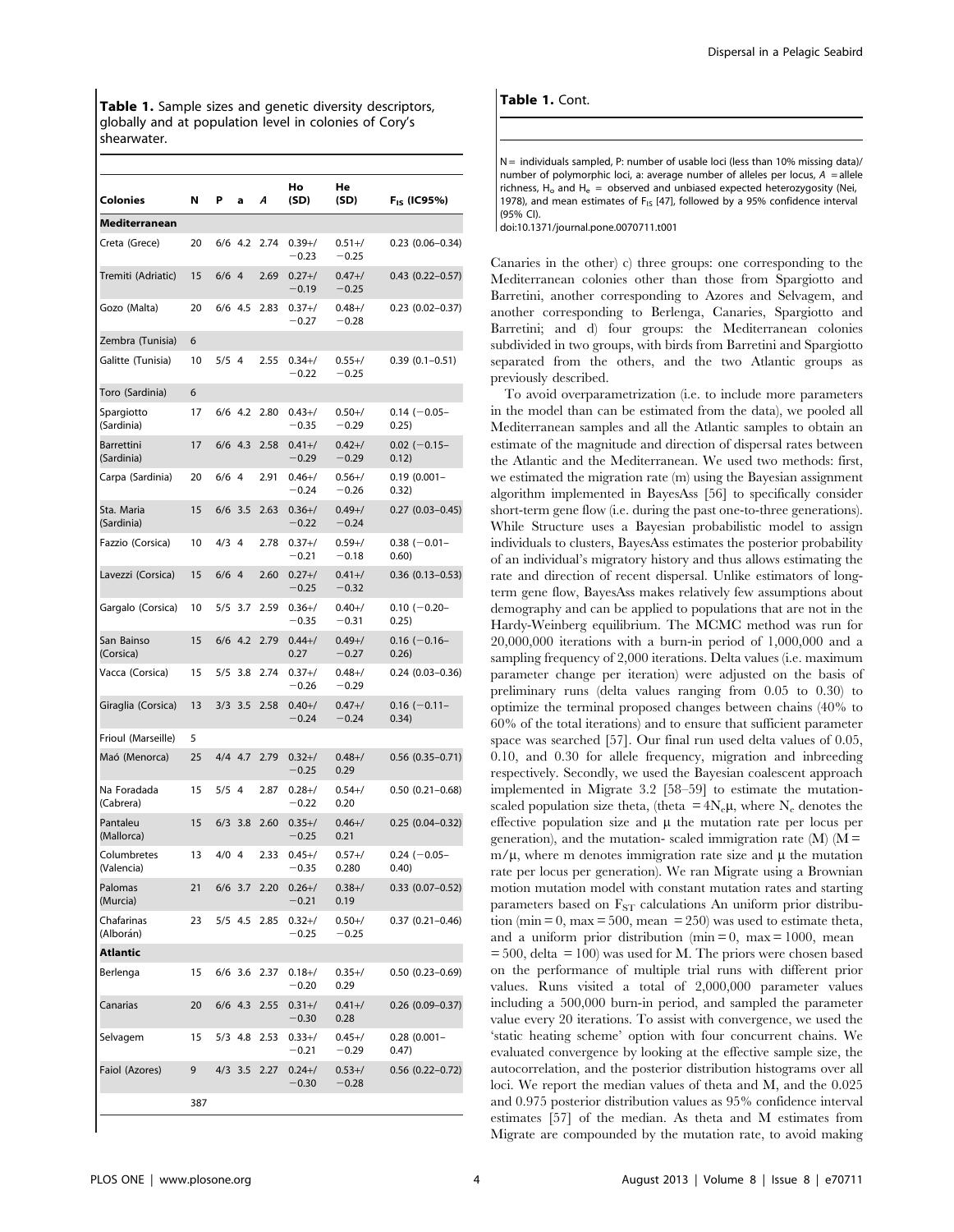| ジニュン                                           |
|------------------------------------------------|
| ֧֦֧֦֧֦֧֦֧֦֧֦֧֦֧֦֧֦֧֦֧֦֧֦֧֦֧֦֧֦֧֦֧֦֧֦֧֧ׅ֧֪֦֧֜֜֓ |
| פונים<br>ב                                     |
| .,<br>て<br>こ<br>-<br>3<br>1                    |
| ;<br>;<br>;<br>)<br>5<br>5<br>5<br>،<br>ب      |
| )<br>}<br>}<br>}                               |
|                                                |
| ļ<br>ľ<br>Ē                                    |

|                                                                                                                                                                                                               | င်                       | Trem                     | <b>Goz</b>         | శె                 | Spa            | Bar                      | ត<br>Ü                          | StaM | Faz                                                                                                                                                                                                                        | γeη            | ចិ      | Bain    | Vac         | ີບ                 | Mao         | ۱ō               | Pant  | ड़             | <b>R</b> a             | Berl<br>Chaf   | င်္စ                             | <b>Selv</b>    | Ĩ           |
|---------------------------------------------------------------------------------------------------------------------------------------------------------------------------------------------------------------|--------------------------|--------------------------|--------------------|--------------------|----------------|--------------------------|---------------------------------|------|----------------------------------------------------------------------------------------------------------------------------------------------------------------------------------------------------------------------------|----------------|---------|---------|-------------|--------------------|-------------|------------------|-------|----------------|------------------------|----------------|----------------------------------|----------------|-------------|
| Mediterranean                                                                                                                                                                                                 |                          |                          |                    |                    |                |                          |                                 |      |                                                                                                                                                                                                                            |                |         |         |             |                    |             |                  |       |                |                        |                |                                  |                |             |
| Creta                                                                                                                                                                                                         |                          | 0.42                     | 0.08               | 0.15               | $\overline{0}$ | 8.00                     | \$<br>o                         | 0.04 | 0.14                                                                                                                                                                                                                       | 0.00           | 0.77    | 1.00    | <b>0.03</b> | 0.98               | 0.03        | 0.06             | 00.1  | 5 <sub>0</sub> | 0.00                   | 0.00           | <b>0.00</b><br>0.00              | oo.o           | 0.00        |
| Tremiti                                                                                                                                                                                                       | 0.03                     |                          | 0.69               | 0.07               | 0.01           | 0.15                     | <b>So</b><br>o                  | 0.12 | 1.00                                                                                                                                                                                                                       | 00.1           | 00.1    | 1.00    | 0.56        | 0.04               | 1.00        | 1.00             | 00.1  | 0.42           | 0.00                   | 0.27<br>0.00   | <b>0.00</b>                      | 0.16           | 0.17        |
| Gozo                                                                                                                                                                                                          | 0.07                     | 0.04                     |                    | 0.13               | 0.00           | 0.00                     | 8<br>்                          | 1.00 | 1.00                                                                                                                                                                                                                       | 0.001          | 0.001   | 1.00    | 0.09        | 0.73               | 1.00        | 0.31             | 1.00  | 1.00           | $\overline{0}$         | 0.00           | 0.00<br>0.00                     | 0.00           | oo.o        |
| Galitte                                                                                                                                                                                                       | 0.07                     | 0.11                     | 0.07               |                    | 0.00           | 0.00                     | $\Omega$<br>$\dot{\circ}$       | 0.34 | 1.00                                                                                                                                                                                                                       | 0.52           | 1.00    | 1.00    | 1.00        | 0.73               | 1.00        | 0.23             | 1.00  | 1.00           | 0.01                   | 0.00           | 0.00<br>0.00                     | 0.10           | 0.13        |
| Spargiotto                                                                                                                                                                                                    | <b>80.0</b>              | $\overline{\phantom{0}}$ | $\frac{2}{10}$     | 0.19               |                | 1.00                     | 8<br>ö                          | 0.00 | oo.o                                                                                                                                                                                                                       | oo.o           | 0.00    | 0.00    | oo.o        | $\frac{8}{10}$     | oo.o        | <b>0.00</b>      | oo.o  | oo.o           | oo.o                   | 1.00           | $\frac{8}{10}$<br>$\frac{8}{10}$ | $\frac{8}{10}$ | oo.o        |
| <b>Barrettini</b>                                                                                                                                                                                             | 0.08                     | 0.09                     | 0.19               | 0.26               | 0.02           |                          | $\overline{0}$<br>o             | 0.00 | 0.00                                                                                                                                                                                                                       | 0.00           | 0.00    | 0.00    | 0.00        | 0.00               | 0.00        | 0.00             | 0.00  | 0.00           | 0.00                   | 1.00           | 0.00<br>0.02                     | 0.00           | 0.00        |
| Carpa                                                                                                                                                                                                         | 0.02                     | 0.05                     | 0.05               | 0.07               | 0.07           | $\overline{\phantom{0}}$ |                                 | 0.04 | 0.41                                                                                                                                                                                                                       | <b>0.04</b>    | 0.06    | 1.00    | 0.02        | ō.o                | <b>0.03</b> | $\overline{0}$   | 0.24  | o.oo           | $\frac{8}{10}$         | $\frac{8}{10}$ | $\frac{8}{10}$<br>$\frac{8}{10}$ | o.oo           | <b>0.00</b> |
| Sta. Maria                                                                                                                                                                                                    | 0.06                     | 0.04                     | 0.02               | 0.04               | 0.12           | 0.17                     | $\beta$<br>்                    |      | 1.00                                                                                                                                                                                                                       | 1.00           | 0.49    | 1.00    | 0.14        | 0.09               | 1.00        | 0.33             | 1.00  | 0.92           | 0.03                   | 0.00           | 0.00<br>0.00                     | 0.00           | 0.00        |
| Fazzio                                                                                                                                                                                                        | 0.03                     | 0.01                     | 0.02               | 0.02               | 0.14           | 0.16                     | $\mathcal{S}$<br>ö              | 0.01 |                                                                                                                                                                                                                            | 0.001          | 1.00    | 1.00    | 00.1        | 0.16               | 1.00        | 1.00             | 1.00  | 1.00           | 0.00                   | 0.01<br>0.00   | 0.00                             | 0.01           | 0.09        |
| Lavezzi                                                                                                                                                                                                       | $\overline{0}$           | 0.05                     | 0.01               | 0.08               | 0.23           | 0.25                     | $\overline{8}$<br>$\dot{\circ}$ | 0.03 | 0.01                                                                                                                                                                                                                       |                | 0.64    | 1.00    | 0.57        | 0.92               | 1.00        | 1.00             | 00.1  | 1.00           | 0.03                   | <b>0.00</b>    | 0.00<br>0.00                     | 0.40           | 0.17        |
| Gargalo                                                                                                                                                                                                       | 0.05                     | 0.06                     | 0.02               | 0.02               | 0.22           | 0.25                     | 5<br>O                          | 0.06 | 0.03                                                                                                                                                                                                                       | 0.02           |         | 1.00    | 1.00        | 1.00               | 1.00        | 0.74             | 0.001 | 1.00           | $\overline{0}$         | 0.05<br>0.00   | 0.05                             | 1.00           | 1.00        |
| San Bainso                                                                                                                                                                                                    | 0.02                     | 0.01                     | 0.00               | 0.03               | 0.12           | 0.14                     | $\overline{c}$<br>ö             | 0.01 | $-0.02$                                                                                                                                                                                                                    | 0.02           | 0.01    |         | 1.00        | 0.58               | 0.00        | 0.93             | 1.00  | 1.00           | 0.90                   | 0.00           | 0.00<br>0.00                     | 0.00           | <b>0.01</b> |
| Vacca                                                                                                                                                                                                         | 0.05                     | 0.06                     | 0.04               | $-0.03$            | 0.15           | 0.21                     | R,<br>்                         | 0.03 | 0.00                                                                                                                                                                                                                       | 0.06           | 0.02    | 0.01    |             | 0.09               | 1.00        | 0.15             | 0.98  | 0.34           | 0.00                   | $\frac{8}{10}$ | 0.00<br>0.00                     | $\overline{0}$ | ō.o         |
| Giraglia                                                                                                                                                                                                      | 0.05                     | 0.09                     | 0.04               | 0.02               | 0.21           | 0.26                     | 65<br>$\dot{\circ}$             | 0.05 | 0.02                                                                                                                                                                                                                       | 0.04           | $-0.01$ | 0.03    | 0.03        |                    | 0.84        | 0.95             | 1,00  | 0.34           | 0.00                   | 0.00           | 0.00<br>0.00                     | 0.07           | 0.04        |
| Maó                                                                                                                                                                                                           | 0.04                     | 0.05                     | 0.01               | 0.02               | 0.15           | $\overline{0}$ .2        | $\overline{5}$<br>0             | 0.02 | 0.01                                                                                                                                                                                                                       | 0.02           | 0.01    | 0.00    | 0.00        | 0.01               |             | 1.00             | 1.00  | 1.00           | 0.02                   | 0.00           | 0.00<br>0.00                     | 0.05           | 0.30        |
| Na Foradada                                                                                                                                                                                                   | 0.03                     | 0.02                     | 0.05               | 0.08               | 0.12           | 0.14                     | $\mathbf{S}$<br>்               | 0.02 | 0.01                                                                                                                                                                                                                       | 0.03           | 0.06    | 0.02    | 0.06        | 0.03               | 0.01        |                  | 0.00  | 0.02           | 0.03                   | 0.05<br>0.00   | 0.00                             | 0.04           | 0.33        |
| Pantaleu                                                                                                                                                                                                      | 0.01                     | 0.01                     | $-0.01$            | 0.07               | $\overline{5}$ | 0.14                     | $\mathcal{S}$<br>O              | 0.00 | 0.01                                                                                                                                                                                                                       | 0.01           | 0.03    | $-0.01$ | 0.05        | 0.05               | 0.00        | 0.00             |       | 1.00           | 1.00                   | 0.00           | 0.00<br>0.00                     | o.oo           | 0.02        |
| Columbretes                                                                                                                                                                                                   | $\overline{\phantom{0}}$ | $\overline{0}$ .         | 0.01               | 0.01               | 0.25           | 0.29                     | eo.<br>o                        | 0.04 | 0.03                                                                                                                                                                                                                       | 0.01           | 0.02    | 0.01    | 0.03        | 0.06               | 0.02        | $\overline{0}$ . | 0.06  |                | 0.03                   | 0.00           | 0.00<br>0.00                     | 0.06           | <b>0.01</b> |
| Palomas                                                                                                                                                                                                       | 0.08                     | $\overline{\text{o}}$    | $\overline{5}$     | 0.09               | 0.19           | 0.22                     | 0.12                            | 0.14 | $\overline{0}$                                                                                                                                                                                                             | $\overline{5}$ | 0.08    | 0.07    | 0.07        | $\overline{0}$ .11 | 0.05        | <b>0.09</b>      | 0.09  | 0.12           |                        | $\frac{8}{10}$ | 0.00<br>0.00                     | o.oo           | o.oo        |
| Chafarinas                                                                                                                                                                                                    | 0.02                     | 0.01                     | 0.03               | 0.09               | $\overline{0}$ | $\overline{\phantom{0}}$ | <b>S</b><br>$\dot{\circ}$       | 0.04 | 0.02                                                                                                                                                                                                                       | 0.06           | 0.04    | 0.00    | 0.05        | 0.08               | 0.02        | 0.03             | 0.00  | 0.08           | 0.07                   | 0.33           | 0.00                             | 0.00           | 0.00        |
| Atlantic                                                                                                                                                                                                      |                          |                          |                    |                    |                |                          |                                 |      |                                                                                                                                                                                                                            |                |         |         |             |                    |             |                  |       |                |                        |                |                                  |                |             |
| Berlenga                                                                                                                                                                                                      | 0.09                     | $\overline{0}$           | 0.21               | 0.25               | $\overline{0}$ | 0.08                     | 0.15                            | 0.18 | 0.19                                                                                                                                                                                                                       | 0.25           | 0.23    | 0.16    | 0.19        | 0.24               | 0.18        | 0.14             | 0.16  | 0.32           | $\overline{a}$<br>0.19 |                | 00.1                             | 0.00           | 0.39        |
| Canarias                                                                                                                                                                                                      | <b>0.09</b>              | 0.09                     | 0.18               | 0.23               | 0.09           | 0.08                     | $\overline{1}$<br>o             | 0.17 | 0.17                                                                                                                                                                                                                       | 0.24           | 0.21    | 0.14    | 0.19        | 0.21               | 0.18        | 0.15             | 0.16  | 0.28           | 5<br>$\overline{0}$    | 0.02           |                                  | $\frac{8}{10}$ | o.oo        |
| Selvagem                                                                                                                                                                                                      | 0.07                     | 0.06                     | 0.06               | 0.06               | 0.23           | 0.26                     | 5                               | 0.07 | 0.04                                                                                                                                                                                                                       | 0.04           | 0.00    | 0.04    | 0.06        | 0.06               | 0.01        | 0.07             | 0.07  | 0.09           | 0.09                   | 0.2<br>0.06    | 0.19                             |                | 0.00        |
| Faiol (Azores)                                                                                                                                                                                                | 0.13                     | $\overline{\text{o}}$    | $\overline{0}$ .11 | $\overline{0}$ .11 | 0.26           | 0.29                     | 0.15                            | 5    | 0.09                                                                                                                                                                                                                       | 0.08           | 0.06    | 0.09    | 0.09        | 0.08               | 0.06        | 0.07             | 0.11  | 0.16           | 0.12                   | 0.21<br>0.09   | 0.21                             | 0.02           |             |
| F <sub>ST</sub> values [47] are given below the diagonal whereas the P values for exact<br>(>1000 times), and after Benjamini- Yekuteli corrections (P<0.005) are sh<br>doi:10.1371/journal.pone.0070711.t002 |                          |                          |                    |                    |                |                          |                                 |      | tests of genotypic differentiation across all loci after Benjamini- Yekuteli corrections are given above the diagonal. Significant values after permutation test<br>own in bold. For the location of colonies, see Fig. 1. |                |         |         |             |                    |             |                  |       |                |                        |                |                                  |                |             |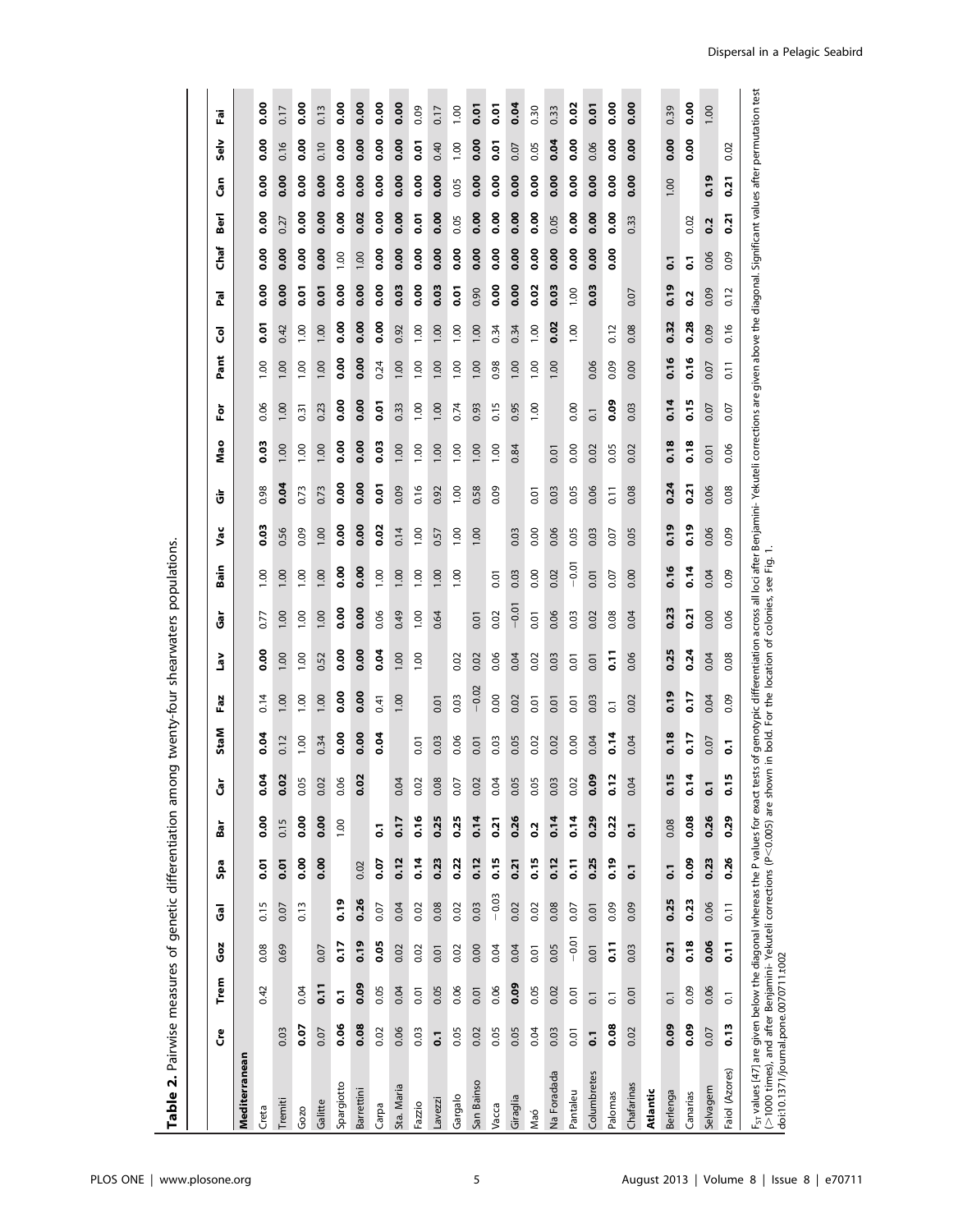an assumption about mutation rates, the effective number of immigrants per generation in each basin was calculated by multiplying M by theta.

To avoid estimation problems caused by very different sample sizes between groups, for both analyses BayesAss and Migrate, we randomly reduced the larger Mediterranean data set to 100 individuals.

Patterns of differentiation among populations were visualized by factorial correspondence analysis of multilocus scores (MCA) computed using Genetix v. 4.05 (6 loci, 2 factors) [40]. Conventionally, the first axis is the one that contributes most into total inertia, and usually reveals the differentiation between species and subspecies [60]. Given the large number of birds involved in the analysis, the MCA output was simplified by plotting the centre of gravity of the groups of individuals defined at the spatial scale of choice, as proposed by the software Genetix [40].

#### Spatial analysis of genetic data

We used the previously estimated Slatkin's  $F_{ST}(\theta)$  matrix of genetic distances among colonies to calculate a new matrix  $\theta$ /  $(1-\theta)$  of genetic distances. A matrix of geographical distances was also calculated as the natural logarithm of the shortest distance from colonies over the sea (shearwaters do not fly over land). To search for evidence of isolation by distance, we first compared the genetic and geographical distance matrices using Mantel tests with software R and the ape package [61]. The Mantel test is a permutational procedure used to test the statistical significance of matrix correlations [62,63] and is widely used in population genetics because high correlations between genetic and geographical distance matrices in continuous space are thought to result from isolation by distance (IBD) processes [64–67]. We also used Genepop to compute the regression line describing the relationship between both distance matrices [46,68]. Additionally, we plotted  $\theta/(1-\theta)$  versus the natural logarithm of the shortest distance from colonies over the sea.

Spatial analyses were carried out at two different scales: a) in the global range, including both Atlantic and Mediterranean colonies and b) at the Mediterranean scale, only including those individuals from Mediterranean colonies.

## Results

#### Genetic variability

We included 387 Cory's shearwaters from 4 Atlantic and 20 Mediterranean colonies in the genetic analysis (Table 1). The six polymorphic microsatellite loci had an overall mean heterozygosity across all samples and loci of  $0.50\pm0.24$  (Table 1) and ranged from 0.35 in Berlenga to 0.59 in Fazzio (Corsica). The mean number of alleles per locus was  $4.85 \pm 1.48$ , and the mean allelic richness was 2.86 (Table 1). The loci are inherited independently as no significant linkage disequilibrium was detected. The loci showing the highest proportions of heterozygote deficiency did not show higher proportions of non-amplifications thus not indicating the presence of null alleles (Table 1). We found  $F_{IS}$  values significantly greater than zero in most populations (Table 1).

## Genetic structure

Global  $F_{ST}$  estimates were very similar when using the ENA correction method (0.091) as when using the original data (0.086). FST pairwise genetic differentiation between Mediterranean colonies mostly showed small genetic differences between colonies (min F<sub>ST</sub>: 0.00, Max. F<sub>ST</sub>: 0.29, mean F<sub>ST</sub>: 0.065; Table 2). Individuals from two Mediterranean colonies in Sardinia (Spargiotto and Barretini) were not mutually significantly different

 $(F<sub>ST</sub> = 0.02)$  but unexpectedly very different from all other Mediterranean colonies (mean  $F_{ST}$ : 0.16). Another striking feature came from  $F_{ST}$  pairwise genetic differentiation between the four Atlantic colonies, which could be divided into two clearly different groups: there were no differences between individuals from Canaries and Berlenga ( $F_{ST} = 0.02$ ) but these birds were statistically significant from those from Azores and Selvagem (mean  $F_{ST} = 0.20$ ; Table 2). The test of differentiation gave us similar results (Table 2), but being more powerful to detect genetic differences between some Mediterranean colonies.

When looking at the genetic differentiation between the Atlantic and Mediterranean colonies, significant  $F_{ST}$  pairwise differences appeared even though some were not statistically significant after Benjamini-Yekuteli corrections (Table 2). However, compared to previous results from mtDNA ( $F_{ST}$  = 0.58) these differences were lower than expected. Differences between mtDNA and microsatellites might be a simple consequence of different coalescent time for markers ([69]; but see [70]), thus we also calibrated  $F_{ST}$  values for comparisons  $(F_{ST} = 0.26)$  [71]. Individuals from Canaries and Berlenga were the most differentiated from the Mediterranean birds (mean  $F_{ST} = 0.18$  and 0.17, respectively), being statistically significantly distinct from almost all Mediterranean colonies (Table 2). Individuals from Azores and Selvagem were also statistically significantly distinct from many Mediterranean colonies but not from others (Table 2). In addition, Spargiotto and Barretini populations were genetically closer to those from the Canaries and Berlenga than from the other Mediterranean colonies (Table 2).

Three population clusters  $(K = 3)$  were identified when applying the Bayesian clustering approach implemented in Structure (Figure 2, 3), although the relationship between populations and in particular, the assignment or membership of each cluster did not follow a simple geographical interpretation. Results for larger K values were consistent with results for  $K = 3$  (Figure 3). While some individuals were strongly assigned to one particular population (e.g. most individuals from Barretini, Lavezzi or Selvagem), many individuals from Mediterranean populations and from Canarias and Berlenga did not (Figure 3). As in previous analyses, a clear differentiation appears between Atlantic individuals from Canarias-Berlenga and those from Selvagem-Azores.

In the AMOVA analysis, we detected a low but statistically significant global genetic structure ( $F_{ST} = 0.15$ , P<0.0001). The hierarchical AMOVA showed the highest significant  $F_{CT}$  value when the sample sites were divided into the four groups corresponding to the two Atlantic groups, Spargiotto and Barretini, and all the other Mediterranean colonies (Table 3).

The representation of the MCA on the two principal axes is shown in Figure 4. The first axis of the MCA allowed us to differentiate between Atlantic and Mediterranean individuals, even if a high level of admixture was detected between subspecies. As previous genetic analyses have shown (Pairwise genetic distance and AMOVA), the second axis revealed a genetic differentiation between Atlantic colonies.

## Gene flow analyses

When analysing the short-term gene flow between basins using BayesAss we found that a high proportion of individuals derived from their own population (approximately 90% and 97% in the Mediterranean and the Atlantic colonies respectively); we detected some recent gene flow between basins, about 3% from then Mediterranean to the Atlantic (m =  $0.0297$ ; 95% CI 0.001-0.100) and about 10% from the Atlantic to the Mediterranean (m = 0.0998; 95% CI 0.004–0.226), suggesting that low but effective dispersal has occurred recently between subspecies.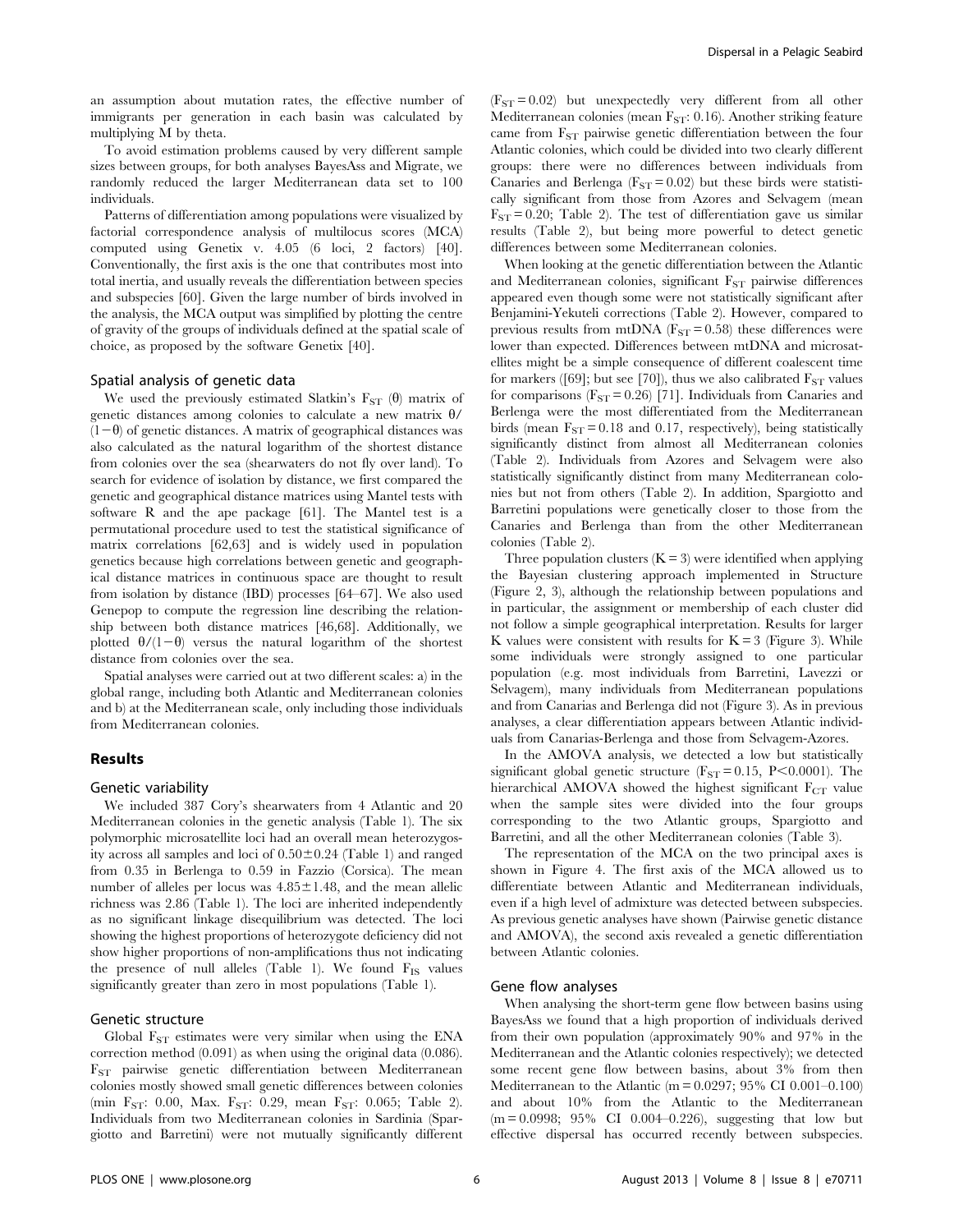

Figure 2. Detection of the number of groups in the data set with Structure (see [51]), with  $\Delta K$  as a function of K. doi:10.1371/journal.pone.0070711.g002

When analysing the long term gene flow using Migrate, theta values in the Mediterranean and Atlantic basins were 10.173 (0.667–18.346) and 4.503 (0.000–9.6731), respectively. We detected some historical dispersal between basins, being  $M = 9$  $(95\% \text{ CI } 0.000-21.333)$  and  $M = 12.333 (95\% \text{ CI } 0.000-26.667)$ the estimated scaled-migration rates from the Atlantic to the Mediterranean and from the Mediterranean to the Atlantic, respectively. However the results should be treated with caution because 95% confidence interval estimates include zero in both cases. We estimated that each generation  $\sim 90$  individuals migrated from the Atlantic to the Mediterranean and 55 individuals migrated from the Mediterranean to the Atlantic, with a mean of 70 individuals exchanged between basins per generation.

## Spatial analysis

When all Atlantic and Mediterranean colonies were analysed, the slope of the regression between distance matrices was estimated to 0.027, with a slightly significant association between matrices  $(P = 0.025)$  and suggesting a low isolation by distance pattern. We can see in Figure 5 that genetic differentiation in some interbasins comparisons are great, but in some others differentiation is lower than differentiation between Mediterranean colonies. However this pattern completely disappeared when only Mediterranean colonies were analysed, obtaining an estimated slope of  $-0.009$  (P = 0.55).

## **Discussion**

## Genetic differentiation and dispersal within basins

We found that much greater genetic population structuring was present in the Atlantic than in the Mediterranean. The similarities between individuals from Berlenga and Canaries on one hand, and between Selvagem and Azores, on the other hand, were not evident with mtDNA analysis and are surprising if we bear in mind



Figure 3. Bayesian clustering of Cory's shearwater genotypes performed in Structure with K = 2, K = 3, K = 4 and K = 5. Each individual is represented by a vertical line, with the probability of assignment to different clusters. Bold vertical lines separate breeding colonies. doi:10.1371/journal.pone.0070711.g003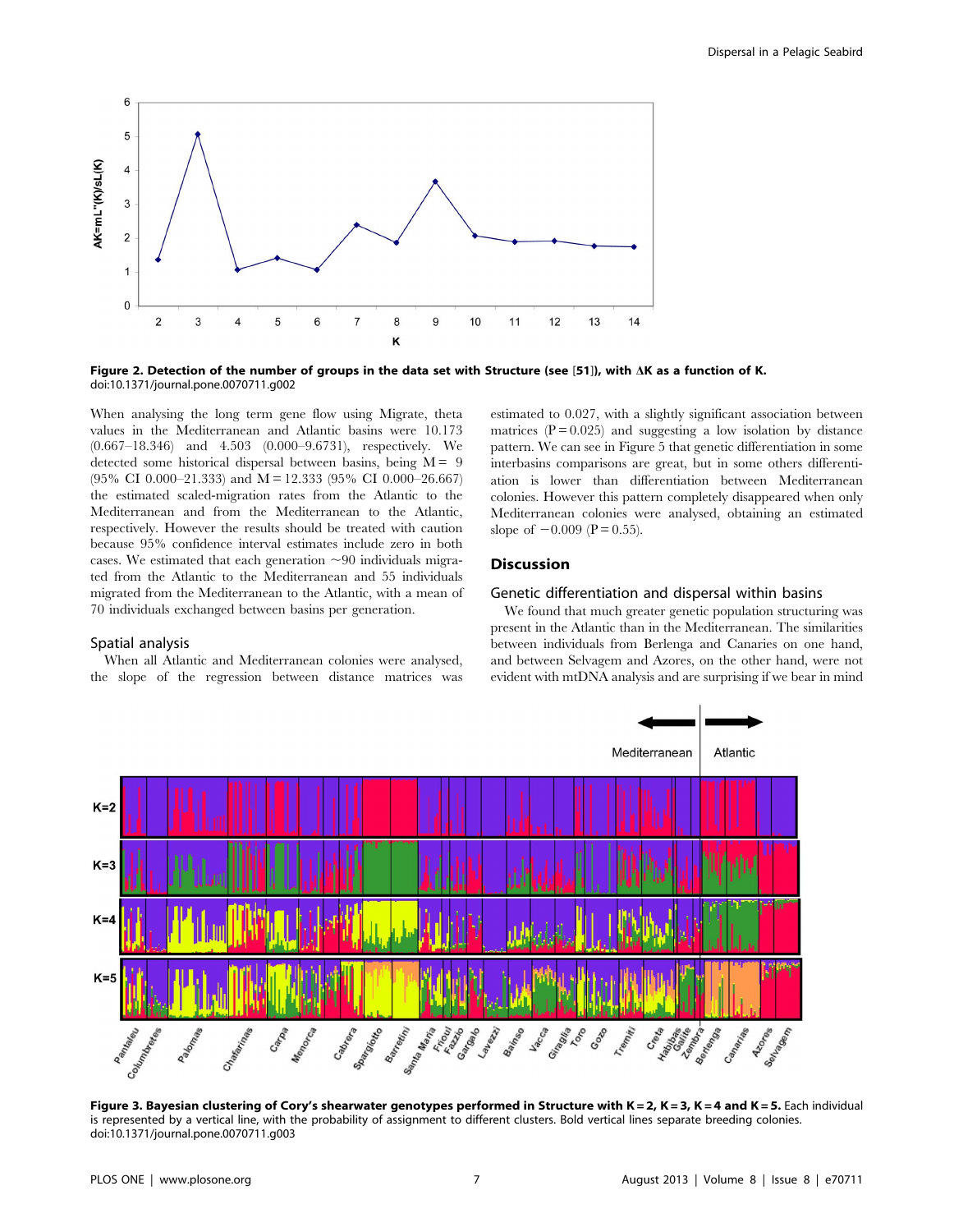Table 3. Hierarchical analysis of molecular variance (AMOVA).

| l Genetic structure                                  | $F_{SC}$        | P value  | $F_{CT}$ | P value |
|------------------------------------------------------|-----------------|----------|----------|---------|
| 2 Groups: Medit; (Atl1, Atl2)                        | 0.079           | < 0.001  | 0.046    | 0.003   |
| 3 Groups: Medit; Atl1; Atl2                          | 0.069           | < 0.001  | 0.080    | 0.003   |
| 3 Groups: Medit -(Spa, Bar); Atl1; Atl2 + (Spa, Bar) | 0.05            | < 0.001  | 0.103    | < 0.001 |
| 4 Groups: Medit -(Spa, Bar); (Spa, Bar); Atl1; Atl2  | 0.044           | < 0.001  | 0.112    | < 0.001 |
| Without grouping                                     | $F_{ST} = 0.15$ | < 0.0001 |          |         |

 $F_{CT}$  is defined as the variance among groups divided by total variance,  $F_{SC}$  is the variance among populations divided by the variance among and within populations and  $FST$  is the variance among groups and among populations divided by total variance [55]. The highest significant  $FST$  is in bold. Medit: Mediterranean, Atl.1: Faiol and Selvagem, Atl.2: Canaries and Berlenga. Spa: Spargiotto, Bar: Barretini.

doi:10.1371/journal.pone.0070711.t003

the geographical locations of these archipelagos. Nevertheless, previous comparisons of morphometric data from adult birds from Berlenga and Selvagem Grande did detect significant differences in all characters measured (including eggs) except for wing-length, even though both populations belong to the subspecies borealis [72]. The fact that genetic differences were detected in our study suggests that these morphometric differences may not simply originate as a result of different ecological conditions, but may be also due to genetic factors. We suggest that a possible cause of the close genetic similarities between Berlenga-Canaries and Selvagem-Azores populations may lie in extensive recruitment from one of these colonies after recent human persecution. Another non exclusive explanation would be that greater connectivity due, for example to different wind patterns, may have allowed birds to move easily between these colonies (see [14,73]). Interestingly, the stronger population structure in the Atlantic subspecies was noted when analyzing DNA fingerprinting [18], and led these authors to suggest that the Mediterranean subspecies had only recently radiated from a founder group of Atlantic individuals. However, we suggest that the differences in population structure between subspecies may be also due to different patterns of dispersal. Nonetheless, if we are to fully understand the genetic differentiation and dispersal patterns within the Atlantic subspecies, genetic and ecological studies that include more Atlantic colonies should be carried out to.



Figure 4. Factorial Correspondence Analysis of nuclear microsatellite variation. Plot of the first two axes (factors) of a factorial correspondence analysis (AFC) based on allelic variation at six microsatellite loci for 400 Cory's shearwaters. Triangles represent individuals from Berlenga and Canaries, circles individuals from Selvagem and Azores, and squares individuals from Mediterranean colonies.

doi:10.1371/journal.pone.0070711.g004

#### Genetic differentiation and dispersal between basins

Patterns of genetic variation in Cory's shearwater revealed differences between the Atlantic and Mediterranean colonies which were lower than expected, especially compared to previous studies of Mt DNA. Capture-recapture data in this species suggests mainly local recruitment and, less frequently, low-to-mediumrange dispersal [14,26,74,75]. However, occasional movements of individuals between distant colonies within and between Mediterranean and Atlantic colonies have been reported ([16,29–32], author's unpublished data). Gómez-Díaz et al. [14], for example, found that 97% of the resighted birds recruit to their natal colony, 2% dispersed into neighbouring breeding sites less than 300 km away, and less than 1% dispersed distances greater than 1000 km. Interestingly, Gómez–Díaz et al. [14], found that among the longdistance movements there were 4 interbasin dispersal events: 3 birds from the Atlantic moved into the Mediterranean, and 1 bird moved from the Mediterranean into the Atlantic. Also the proportion of Atlantic individuals breeding in the Chafarinas Islands from 2000 to 2010 has increased over the years from 6% to a 23% (personal observations). Thus it seems that our genetic analysis of the gene flow between basins, would agree with capture-recapture data: most individuals would derive from their own basin, but there would be also some dispersal between basins. This dispersal pattern with rare but recurrent long-distance dispersal events has recently been proposed for other Procellar-



Figure 5. Genetic and geographic distances for pairs of sampled geographic areas. Spatial autocorrelogram for Cory's shearwater. Blue circles indicate comparisons between pairs of Mediterranean sampled colonies, red dots indicate pairs of Atlantic sampled colonies and green triangles indicated pairs of one Mediterranean sampled colony and one Atlantic colony. doi:10.1371/journal.pone.0070711.g005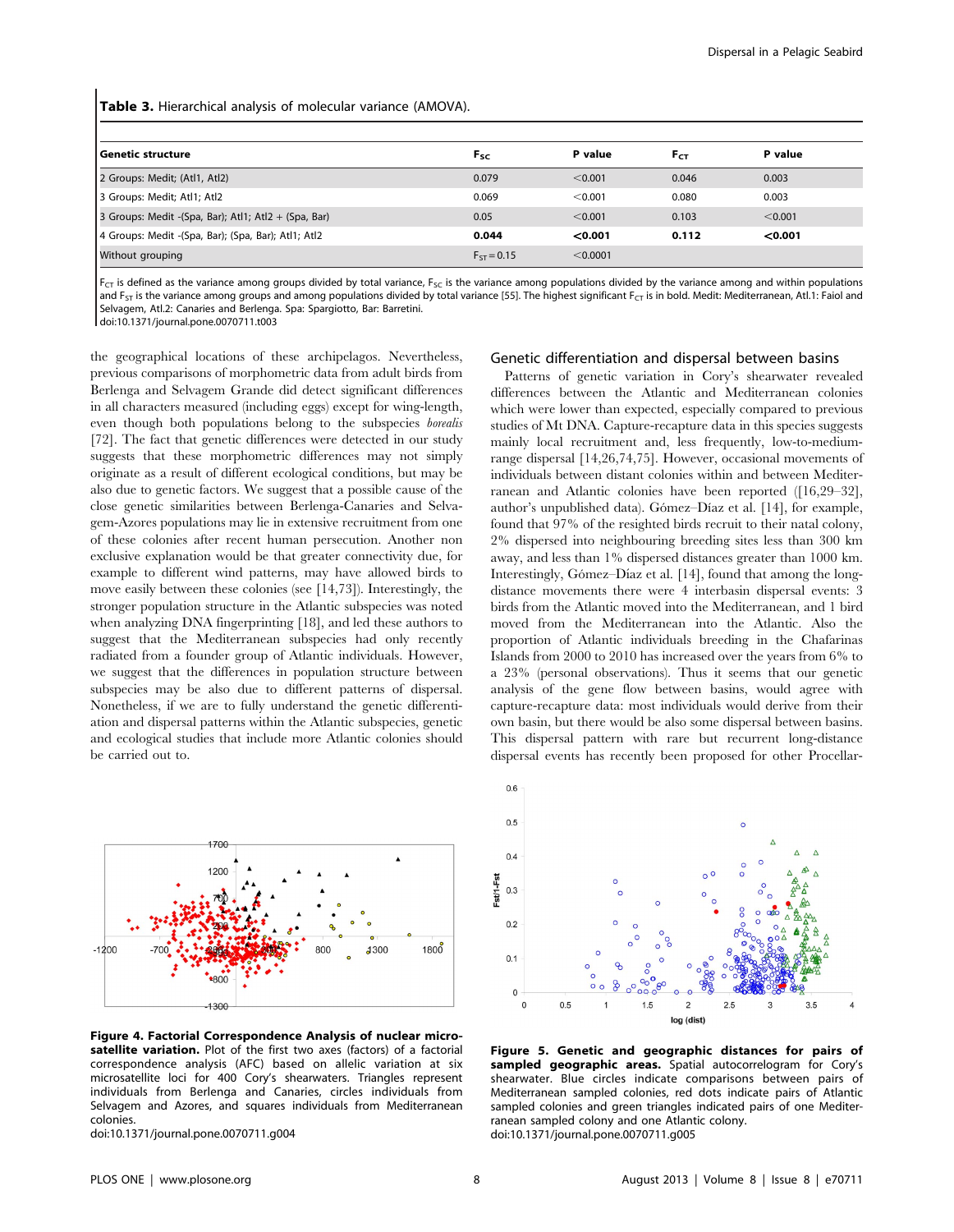iformes [8,76] and also agrees with previous capture-recapture studies conducted on this group of seabirds [77,78]. However, as recently suggested in Bicknell et al. [79], for such vagile species with large populations, other complementary approaches than genetic ones are needed to more confidently assess dispersal rates.

#### Implications for taxonomy

Small genetic differences between subspecies should not simply be interpreted as evidence of high connectivity [80], however gene-flow analyses between basins, specially the short-term analysis, also suggest dispersal between subspecies. This raises a further question about species identity since it has recently been suggested that these two subspecies do in fact represent, two separate species (e.g. [14,36]).

From a morphometric point of view both Atlantic and Mediterranean taxa are clearly differentiated [14]. However, morphological variation is clinal inside the Mediterranean [81], some western populations are similar in size to those of the Atlantic, and strong morphometric differentiation exists within the Atlantic taxa. Also vocalizations show differences between taxa [35]. However, it would seem that differences in vocalizations would not act as a reproductive barrier as a male with Atlantic accent mated with a Mediterranean female on a Mediterranean colony [29]. Additionally, also at a lower scale, vocalizations differ between archipelagos and islands [73], showing the existence of a geographic variation of acoustics parameters [35,75].

Phylogenetic analyses of mitochondrial DNA suggested that both subspecies formed reciprocally monophyletic groups and they estimated the gene flow between basins to be less than 1 female per generation [14]. However they also identified 4 out of 241 birds in which the mitochondrial haplotype did not match the breeding area; they found two genetically Atlantic birds breeding in the Mediterranean with an Atlantic phenotype, suggesting two migration events, and two cases were the phenotype and genotype did not match, suggesting introgression. Additionally in the Chafarinas Islands the proportion of Atlantic individuals breeding in the colony from 2000 to 2010 has increased over the years from 6% to a 23% and more important, about 14% of the monitored couples resulted from mixed pairs (authors' unpublished data). Thus we suggest that gene flow between these two taxa could be higher than previously estimated with mitochondrial DNA. In our opinion the taxonomic debate is still open and more data is needed to conclude if these two taxa should be regarded as two different species or subspecies.

#### Spatial patterns of dispersal

Only a slight IBD pattern appeared when Atlantic and Mediterranean colonies of Cory's shearwaters were analysed, suggesting that the geographical distance between breeding colonies may not be the primary determinant of population divergence. The IBD pattern completely disappeared when analyzing only Mediterranean colonies, and this may not be due to a difference on sample sizes between analyses [67], as in this case they did not vary greatly (from 27 to 24 colonies). This suggests that different processes are at work in genetic divergence at small and at large geographical scales. For example, some colonies in the central Mediterranean (Spargiotto and Barretini) had a strong genetic relationship with them but also with Atlantic birds, whilst other Mediterranean colonies, less than 1 km away, did not (see Fig 1). The role of intersexual acoustic signals in species or subspecies discrimination has been shown to exist in birds [82,83] and even in shearwaters [84,85], and so attraction by conspecifics [86], for example via vocal recognition, may be influencing effective dispersal in this species. Additionally, previous studies have suggested that wind plays a major role in determining migratory routes in this species [87,88] and so prevailing winds are probably a better reflection than absolute distances between colonies of the connectivity between geographic locations. The features of natal colonies (e.g. local extinction, introduction of predators, nest availability) may also affect dispersal patterns. Therefore the genetic structure of populations may be determined not only by the species' dispersal capacity and its philopatric tendencies but also by other physical and biotic factors and environmental shifts.

Previously the Almería-Oran Oceanic Front (AOOF), rather than the Straits of Gibraltar, was proposed as the phylogenetic break between Cory's shearwater taxa [16]. The rationale of this conclusion is the presence of a Mediterranean colony (Almería) placed in front of the (AOOF), in which all individuals are genetically (mtDNA) and morphologically Atlantic. Unfortunately we were not able to include any samples from this colony in our study. Nevertheless data exist that would seem to question the role of the AOOF as the phylogeographic break between subspecies: first we detected a strong Atlantic imprint in the two colonies located in the middle of the Mediterranean (Spargiotto and Barretini) and, second, most individuals in a colony placed before the AOOF (Chafarinas), had Mediterranean characteristics (see also [16]). Thus, we suggest that more information is still needed to confirm or reject the importance of the AOOF in the population structure of this species.

## Conclusions

Our results are consistent with the limited capture-markrecapture data and suggest that in Cory's shearwater: i) distance is not the main factor in shaping population structure, ii) local recruitment is the most frequent dispersal event, and iii) there are rare but recurrent long-distance dispersal events. We conclude that dispersal between subspecies may not be negligible, thus, in contrast to recent work, we recommend gathering more data to determine whether these taxa should be considered two different species or subspecies.

## Supporting Information

Table S1 Amplification conditions for microsatellite primers. Conditions were designed for microsatellite amplification in Balearic shearwater and used in Cory's shearwater; for primer sequences see González et al. (2009). (DOC)

#### Acknowledgments

We greatly appreciate the help and support received from Daniel Oro, who is involved in the long term Cory's shearwater project. We would also like to thank Virginia Rodríguez, who carried out most of the DNA extractions; Marta Fuster from the IMEDEA GIS service for helping with the geographic distance matrix; the Cabrera National Park and Skua SL for their facilities; Beatriz Morales and staff from protected areas in Eivissa, Formentera and Corsica, John Borg and Joe Sultana (Gozo-Malta), Pierandrea Brichetti (Adriatic), Marcello Grussu (Sardinia), Dietrich Ristow (Crete), Patrick Vidal and Alain Mante (Marseille) for their help and logistic support; Alice Cibois for a discussion on first drafts of this manuscript and Steve Voitier and four anonymous referees for providing helpful comments on an earlier version of the manuscript. Michael Lockwood gently corrected the English. Permits were provided by Conselleria de Medi Ambient (Govern Balear), Centre de Recherches par le Baguage des Populations d'Oiseaux (MNHN, Paris).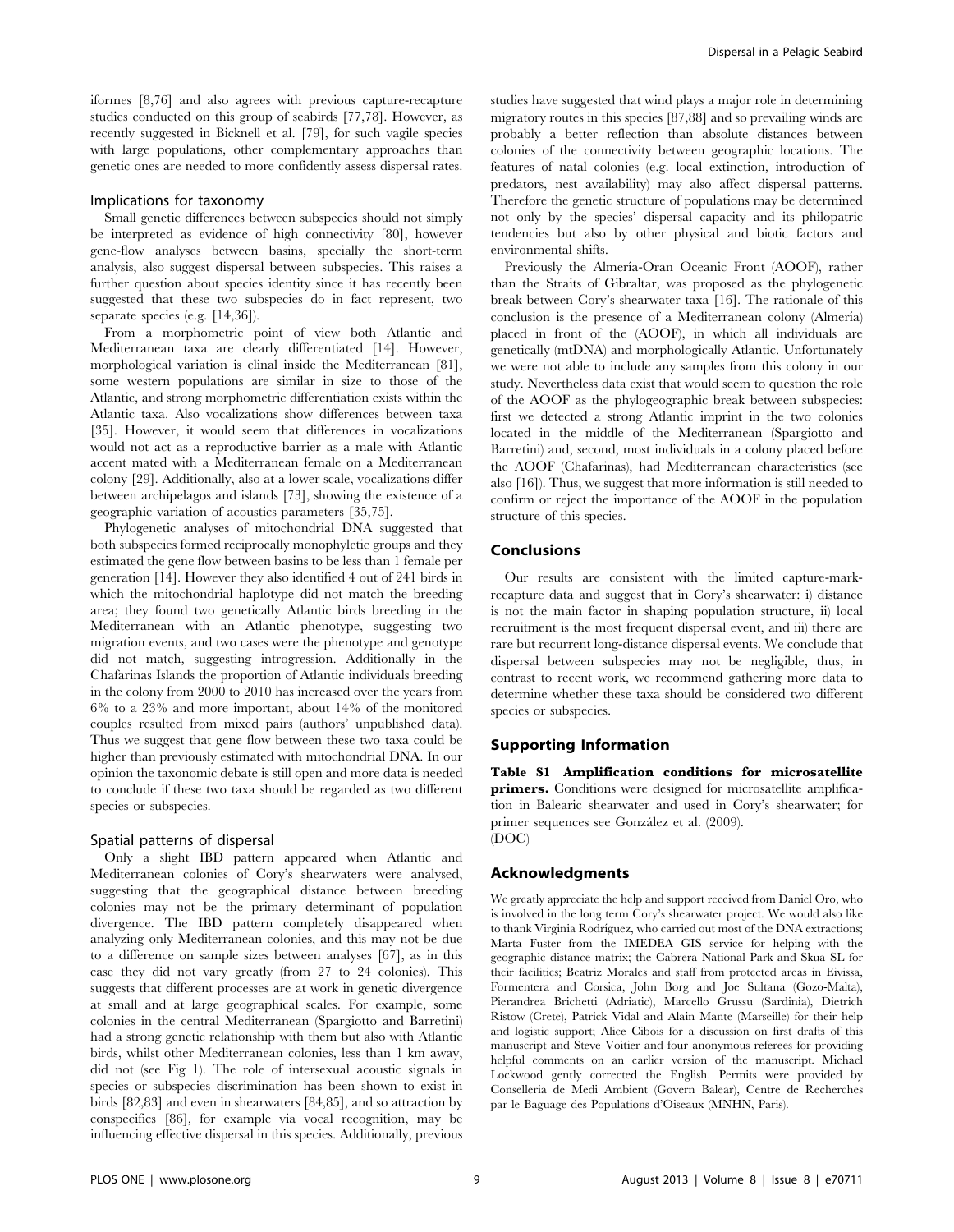## Author Contributions

Conceived and designed the experiments: MG JCT JMI VB. Analyzed the data: MG. Wrote the paper: MG. Collected the samples: CR JCT JMI MG VB. Did the lab work: MG MDMBR.

#### References

- 1. Clobert J, Danchin E, Dhondt A, Nichols JD (2001) Dispersal. Oxford: Oxford University Press.
- 2. Bohonak AJ (1999) Dispersal, gene flow, and population structure. Quarterly Review of Biology 74: 21–45.
- Slatkin M (1987) Gene flow and the geographic structure of natural populations. Science 236: 787–792.
- 4. Brooke M (2004) Albatrosses and petrels across the world. Oxford: Oxford University Press.
- 5. Dearborn DC, Anders AD, Schreiber EA, Adams RMM, Mueller UG (2003) Inter–island movements and population differentiation in a pelagic seabird. Molecular Ecology 12: 2835–2843.
- 6. Friesen VL, Burg TM, McCoy KD (2007) Mechanisms of population differentiation in seabirds. Molecular Ecology 16: 1765–85.
- 7. Welch AJ, Fleischer RC, James HF, Wiley AE, Ostrom PH, et al. (2012) Population divergence and gene flow in an endangered and highly mobile seabird. Heredity 109: 19–28.
- 8. Milot E, Weimerskirch H, Bernatchez L (2008) The seabird paradox: dispersal, genetic structure and population dynamics in a highly mobile, but philopatric albatross species. Molecular Ecology 17: 1658–1673.
- 9. Waser PM, Strobeck C (1998) Genetic signatures of interpopulational dispersal. Trends in Ecology and Evolution 13: 43–44.
- 10. Zotier R, Bretagnolle V, Thibault JC (1999). Biogeography of the marine birds of a confined sea, the Mediterranean. Journal of Biogeography 26: 297–313.
- 11. Patarnello T, Volckaert FAM, Castilho R (2007) Pilars of Hercules: is the Atlantic-Mediterranean transition a phylogeographical break? Molecular Ecology 16: 4426–4444.
- 12. Pons JM, Crochet PA, Thery M, Bermejo A (2004) Geographical variation in the yellow-legged gull: introgression or convergence from the herring gull? J. Zool. Syst. Evol. Research 42: 245–256.
- 13. Cagnon C, Lauga B, Hémery G, Mouchès C (2004). Phylogeographic differentiation of storm petrels (Hydrobates pelagicus) based on cytochrome b mitochondrial DNA variation. Marine Biology 145: 1257–1264.
- 14. Gómez–Díaz E, González-Solís J, Peinado MA (2009) Population structure in a highly pelagic seabird, the Cory's shearwater (Calonectris diomedea): an examination of genetics, morphology and ecology. Marine Ecology Progress Series 382: 197–209.
- 15. Reyes-González JM, González-Solís J (2012). Pardela cenicienta Calonectris diomedea. In: Salvador A, Morales M, editors. Enciclopedia Virtual de los Vertebrados Españoles. Madrid: Museo Nacional de Ciencias Naturales. Available: http://www.vertebradosibericos.org/.
- 16. Randi E, Spina F, Massa B (1989) Genetic variability in Cory's shearwater (Calonectris diomedea). The Auk 106: 411– 417.
- 17. da Silva CM, Granadeiro JP (1999) Genetic variability and isolation of Cory's shearwater colonies in the Northeast Atlantic. Condor 101: 174–179.
- 18. Rabouam C, Bretagnolle V, Bigot Y, Periquet G (2000) Genetic relationship of Cory's shearwater: parentage, mating assortment, and geographic differentiation revealed by DNA fingerprinting. The Auk 117: 651–662.
- 19. Gómez–Díaz E, González-Solís J, Peinado MA, Page RDM (2006) Phylogeography of the Calonectris shearwaters using molecular and morphometric data. Molecular Phylogenetics and Evolution 41: 322–332.
- 20. Thibault JC, Bretagnolle V, Rabouam C (1997) Cory's shearwater Calonectris diomedea. Birds of Western Palearctic Update 1: 75–98.
- 21. Jenouvrier S, Tavecchia G, Thibault JC, Choquet R, Bretagnolle V (2008) Recruitment processes in long-lived species with delayed maturity: estimating key demographic parameters. Oikos 117: 620–628.
- 22. Sanz–Aguilar A, Tavecchia G, Genovart M, Igual JM, Oro D, et al. (2011) Studying the reproductive skipping behavior in long lived birds by adding nest inspection to individual–based data. Ecological Applications 21: 555–564.
- 23. Genovart M, Sanz-Aguilar A, Fernández-Chacón A, Igual JM, Pradel R, et al. (2013) Contrasting effects of climatic variability on the demography of a transequatorial migratory seabird. Journal of Animal Ecology 82: 121–130.
- 24. Mougin JL, Despin B, Jouanin C, Roux F (1987) La fidélité au partenaire et au nid chez le Puffin cendré, Calonectris diomedea borealis, de l'île Selvagem Grande. Le Gerfaut, 77: 353–369.
- 25. Ristow D, Fedmann F, Scharlau W, Wink M (1990) Population structure, philopatry and mortality of Cory's Shearwater Calonectris d. diomedea. Die Vogelwelt 111: 172–181.
- 26. Rabouam C, Thibault JC, Bretagnolle V (1998) Natal philopatry and close inbreeding in Cory's shearwater (Calonectris diomedea). The Auk 115: 483–485.
- 27. Lo Valvo M, Massa B (1988) Considerations on a specimen of Cory's Shearwater ringed at Selvagem Grande and recovered in the central Mediterranean. Bocagiana 124: 1–5.
- 28. De Juana E (1994) Noticiario ornitológico. Ardeola 41: 91-102.
- 29. Thibault JC, Bretagnolle V (1998) A Mediterranean breeding population of Cory's shearwater which shows behavioural and biometrical characters of the Atlantic subspecies. Ibis 140: 523–528.
- 30. Martínez-Abraín A, Sánchez A, Oro D (2002) Atlantic Cory's Shearwaters Breeding in a Colony of Mediterranean Cory's Shearwaters. Waterbirds 25: 221–224.
- 31. Molina B, Lorenzo JA, Lopez- Jurado C (2005) Noticiario Ornitológico. Ardeola 52: 423–435.
- 32. Munilla I, Velando A $\left( 2008\right)$  Plan Integral de Recuperación e Conservación das Aves Mariñas Amenazadas de Galicia. Consellería de Medio Ambiente e Desenvolvemento Sostible, Xunta de Galicia.
- 33. Mays G, Durand JM, Gomez G (2006) Première nidification du Puffin cendré Calonectris diomedea sur la façade atlantique française. Ornithos 13: 316-319.
- 34. Hazevoet CJ (1995) The Birds of the Cape Verde Islands. BOU Check–list No. 13. British Ornithologists' Union, Tring.
- 35. Bretagnolle V, Lequette B (1990) Structural Variation in the Call of the Cory's Shearwater (Calonectris diomedea, Aves, Procellariidae). Ethology 85: 313–323.
- 36. Sangster G, Collinson M, Crochet PA, Knox AG, Parkin DT et al. (2012) Taxonomic recommendations for British birds: eighth Report. Ibis 154: 874– 883.
- 37. Sambrook J, Fritsch EF, Maniatis T (1989) Molecular Cloning. A Laboratory Manual. 2 ed. New York: Cold Spring Harbor Laboratory Press.
- 38. González E, Genovart M, Oro D, Zardoya R, Juste J (2009) Polymorphic microsatellite markers for the critically endangered Balearic shearwater, Puffinus mauretanicus (Procellariiformes: Procellariidae). Molecular Ecology Resources 9: 1044–1046.
- 39. Nei M (1978). Estimation of average heterozygosity and genetic distance from a small number of individuals. Genetics 89: 583–590.
- 40. Belkhir K, Borsa P, Chikhi L, Raufeste N, Bonhomme F (2001) GENETIX 4.05, Logiciel sous Windows TM pour la Génétique des Populations. Laboratoire Génome, Populations, Interactions: CNRS UMR 5000. Université de Montpellier II, Montpellier.
- 41. Goudet J (2001) FSTAT, a program to estimate and test gene diversities and fixation indices (version 2.9.3).
- 42. Chapuis MP, Estoup A (2007) Microsatellite null alleles and estimation of population differentiation. Mol. Biol. Evol. 24: 621–631.
- 43. Gagiotti OE, Lange O, Rassman K, Gliddon C (1999) A comparison of two indirect methods for estimating average levels of gene flow using microsatellite data. Molecular Ecology 8: 1513–1520.
- 44. Balloux F, Goudet J (2002) Statistical properties of population differentiation estimators under stepwise mutation in a finite island model. Molecular Ecology 11: 771–783.
- 45. Whitlock MC (2011)  $G'_{ST}$  and D do not replace  $F_{ST}$  Molecular Ecology 20: 1083–1091.
- 46. Rousset F (2008) Genepop'007: a complete reimplementation of the Genepop software for Windows and Linux. Mol. Ecol. Resources 8: 103–106.
- 47. Weir BS, Cockerham CC (1984) Estimating F–statistics for the analysis of population structure. Evolution 38: 1358–1370.
- 48. Schneider S, Roessli D, Excoffier L (2000) Arlequin v. 2.0, A Software for Population Genetic Data Analysis. Geneva: Genetics and Biometry Laboratory, University of Geneva.
- 49. Benjamini Y, Yekutieli D (2001) The control of the false discovery rate in multiple testing under dependency. The Annals of Statistics 29: 1165–1188.
- 50. Pritchard JK, Stephens M, Donnelly P (2000) Inference of population structure using multilocus genotype data. Genetics 155: 945–959.
- 51. Evanno G, Regnaut S, Goudet J (2005) Detecting the number of clusters of individuals using the software STRUCTURE: a simulation study. Molecular Ecology 14: 2611–2620.
- 52. Falush D, Wirth T, Linz B, Pritchard JK, Stephens M, et al. (2003) Traces of human migrations in Helicobacter pylori populations. Science 299: 1582–1585.
- 53. Hubisz MJ, Falush D, Stephens M, Pritchard JK (2009) Inferring weak population structure with the assistance of sample group information. Molecular Ecology Resources 9: 1322–1332.
- 54. Rosenberg NA (2004) Distruct: a program for the graphical display of population structure. Molecular Ecology Notes 4: 137–138.
- 55. Excoffier L, Smouse P, Quattro J (1992) Analysis of molecular variance inferred from metric distances among DNA haplotypes: Application to human mitochondrial DNA restriction data. Genetics 131: 343–359.
- 56. Wilson GA, Rannala B (2003) Bayesian Inference of Recent Migration Rates Using Multilocus Genotypes. Genetics 163: 1177–1191.
- 57. Beerli P, Felsenstein J (2001) Maximum likelihood estimation of a migration matrix and effective population sizes in n subpopulations by using a coalescent approach. Proceedings of the National Academy of Sciences 98: 4563–4568.